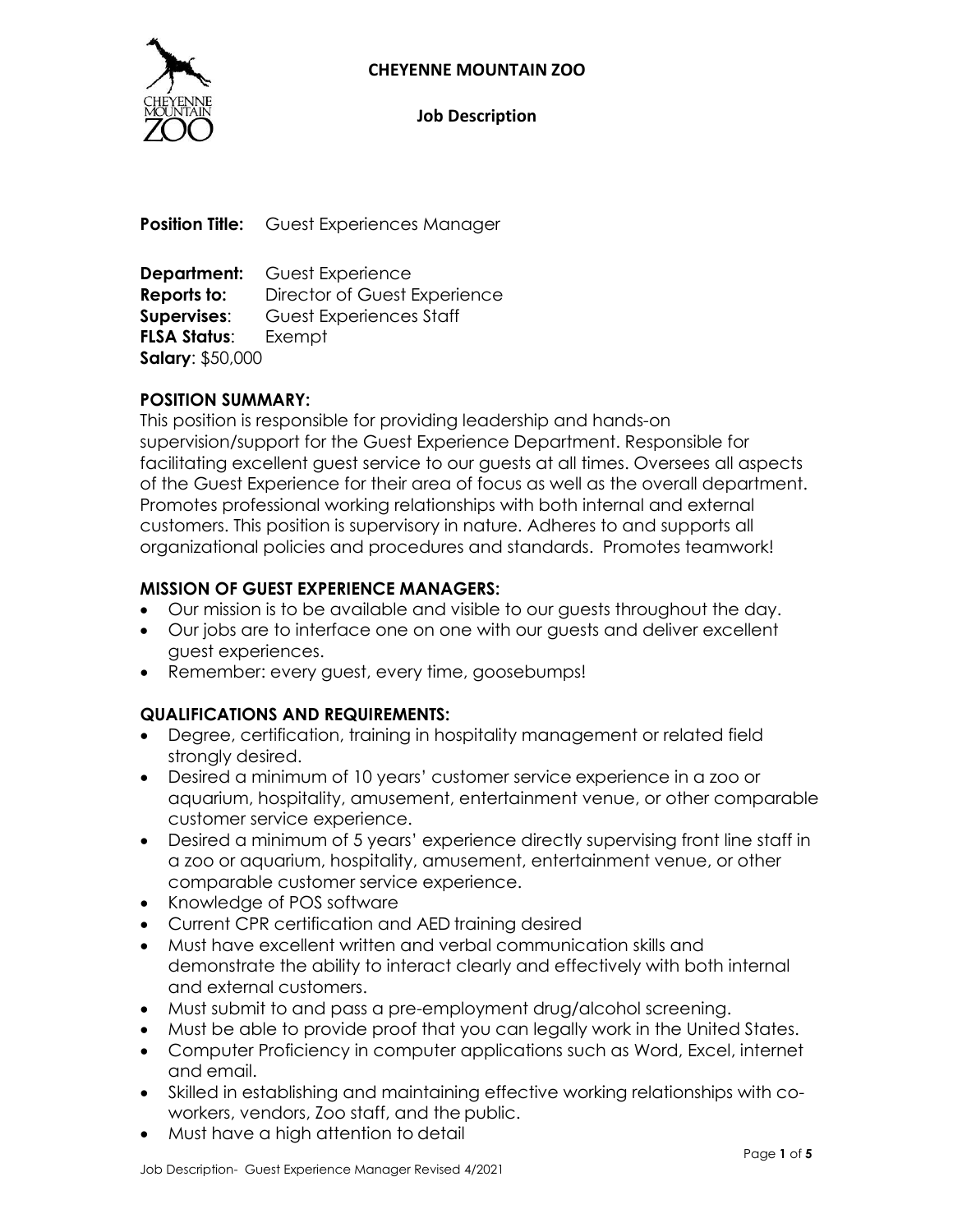

#### **Job Description**

- Ability to research, draw conclusions, and summarize data for discussion and review
- Take ownership and pride in responsibilities
- Possess the ability to organize and prioritize while working with strict deadlines
- Must have a valid driver license and be insurable through the Zoo's insurance provider
- Available to work flexible schedule including weekends and holidays
- Available to work several evenings for special events throughout the year
- Ability to make good decisions and remain calm under pressure
- High energy level
- Must gave creative problem solving skills
- Able to work with little supervision
- Superior customer service oriented

# **RESPONSIBILITIES AND DUTIES:**

# **OPERATIONAL RESPONSIBILITIES:**

- Instill the culture of "Every Guest. Every time. Goosebumps."
- Ensure that the guest experiences staff and all guest experiences areas are ready to open on time and are at our best every day.
- Conduct a morning sweep of the Zoo to ensure we are ready for our guests.
- Be proactive in hearing the needs of our staff
- Be out in the park supporting the team and visible to the guests and staff during all key times and busy times.

# **FOCUS AREA RESPONSIBILITIES – ADMISSIONS AND PARKING:**

- Direct Responsibilities:
	- o Manage hiring and training of admissions, parking, and shuttle staff members.
	- o Manage scheduling and payroll of admissions and parking staff
	- o Cross training of other GE managers in Admin and Parking daily functions.
	- o Coaching and performance management of all Admissions and Parking leads and seasonal employees
	- o Cross train admissions staff with membership department for unified message and decision making process regarding typical membership questions/issues.
	- o Train in other focus areas to cover daily operational functions when they are away from the zoo.
- Responsibilities that other GE managers will be cross trained to cover:
	- o Membership decision making
	- o Manage daily admissions process
	- o Manage daily parking for expected attendance
	- o Manage in park guest shuttle program daily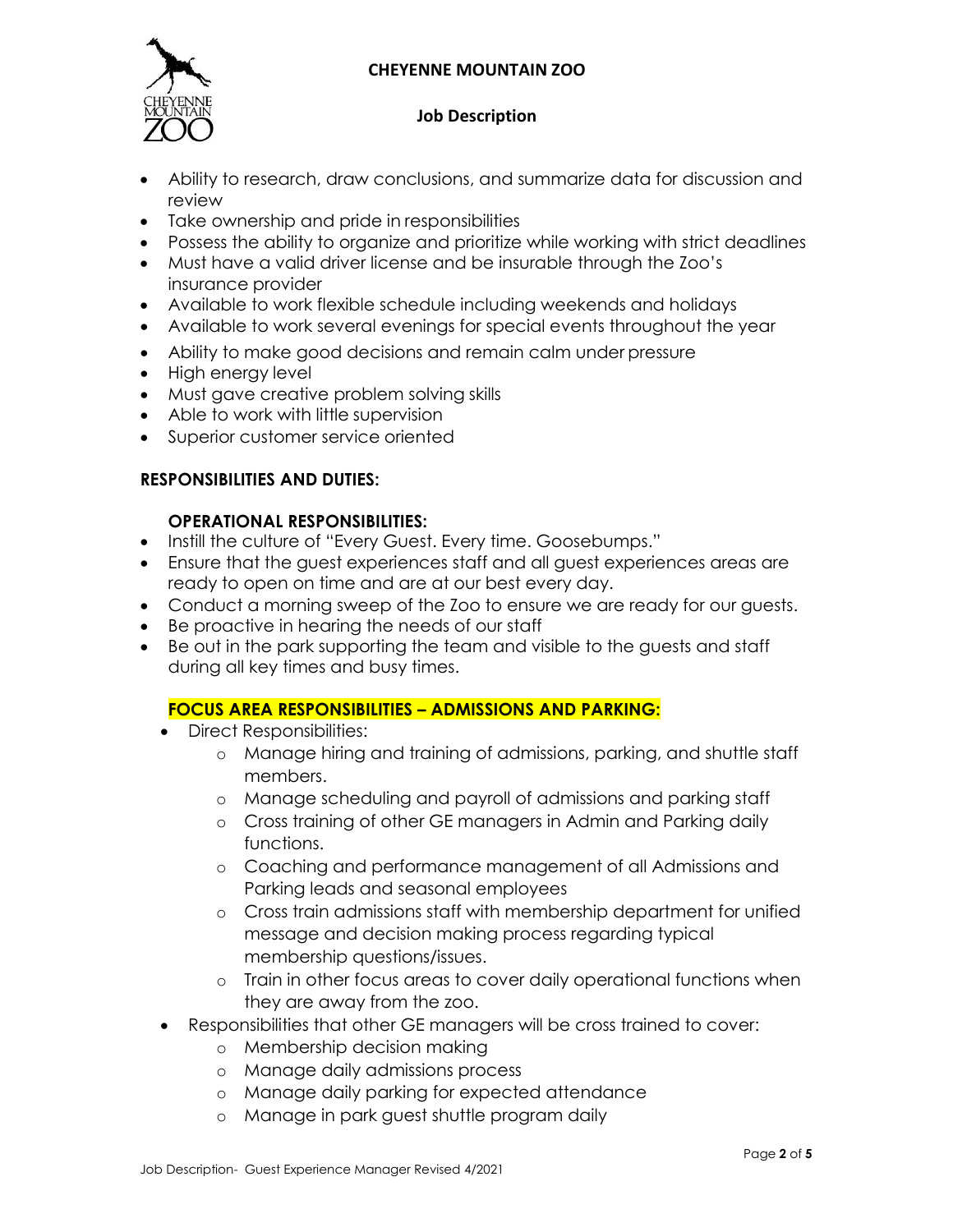

**Job Description**

### **FOCUS AREA RESPONSIBILITIES – RIDES AND FEEDING EXPERIENCES:**

- Direct Responsibilities:
	- o Manage hiring and training of Carousel, Sky ride, and feeding experience staff members.
	- o Manage scheduling and payroll of Rides and Feeding Experiences
	- o Cross training of other GE managers in Rides and Feeding Experiences daily functions.
	- o Coaching and performance management of all Rides and Feeding Experiences leads and seasonal employees
	- o Emergency Evacuation training of all Sky ride staff and participation in all Sky ride emergency exercises/drills.
	- o Coordinate Sky ride emergency evacuation training with maintenance department
	- o Maintain training and safety logs for rides
	- o Make sure rides and ride staff are fully prepared for all state inspections
	- o Train in other focus areas to cover daily operational functions when they are away from the zoo.
- Responsibilities that other GE managers will be cross trained to cover:
	- o Manage daily operations of Carousel & Sky ride
	- o Manage daily operation of any seasonal attractions
	- o Manage daily operation of feeding experiences, and lettuce process

# **FOCUS AREA RESPONSIBILITIES – BASE AND SUPPORT:**

- Direct Responsibilities:
- Work Schedule: 8am 5pm on the days you are scheduled unless deemed otherwise by Director.
	- o Manage hiring and training of Base and Support staff.
	- o "Support staff" includes:
		- **Night Security**
		- **First Responders**
		- Pt. Time Seasonal Base staff to cover breaks, lunches, sick days, vacation days when Leads/Managers cannot cover
		- **•** "ticketing questions" staff during peak seasons/days
	- o Manage scheduling and payroll of Base and Support staff
	- o Cover base regularly enough to be proficient at the functions and management of the base team.
	- o Cross training of other GE managers in Base and Support daily functions.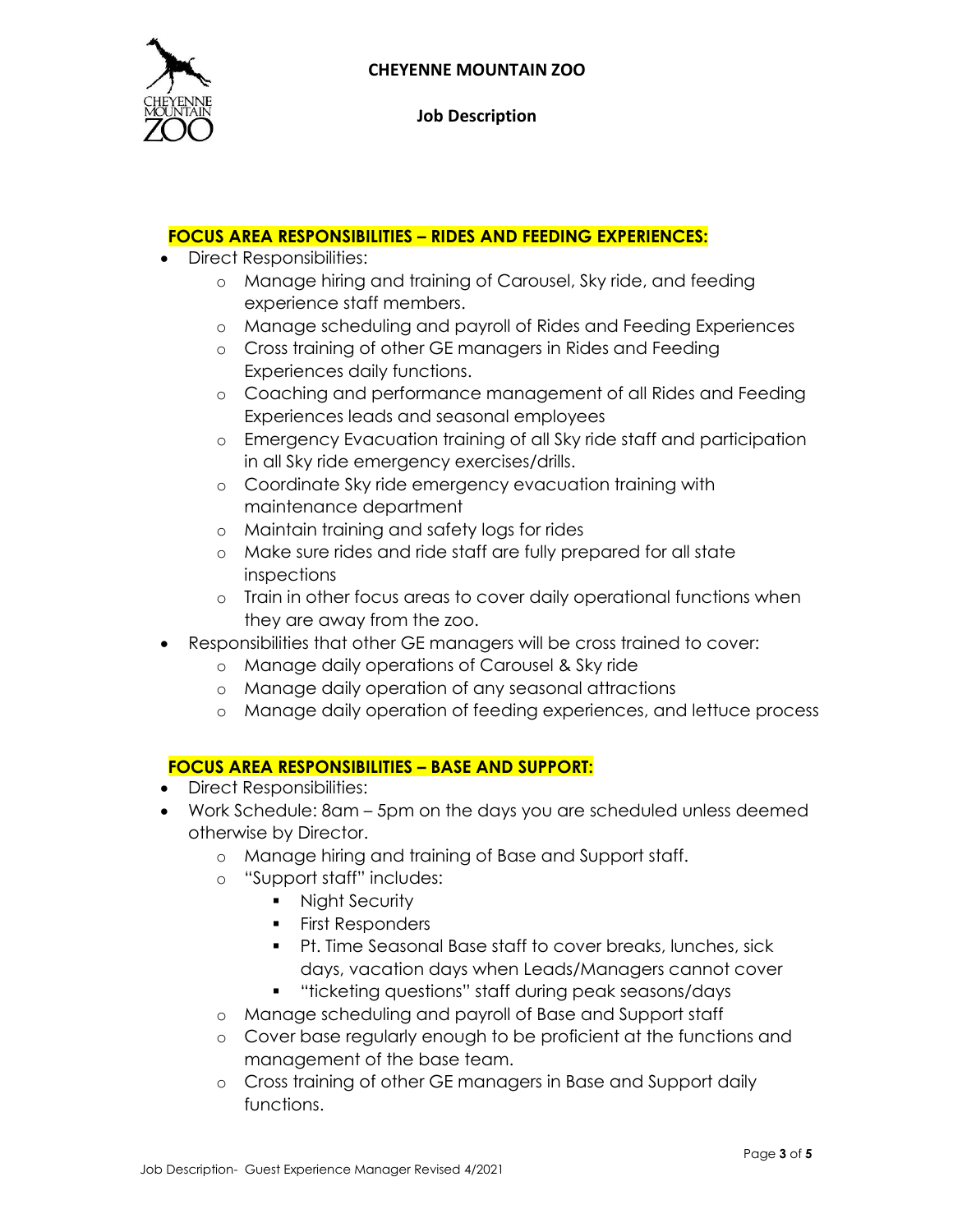

### **Job Description**

- o Coaching and performance management of all Base and Support leads and seasonal employees
- o Train in other focus areas to cover daily operational functions when they are away from the zoo.
- Responsibilities that other GE managers will be cross trained to cover:
	- o Staff and manage zoo base and zoo base daily activities
	- o Manage/perform ticket drops and answer ticketing questions
	- o Manage Night Security Team
	- o Manage First Responder operations, and perform first responder duties

# **DEPARTMENTAL EXPECTATIONS:**

- Provide support to the Director of Guest Experience in daily operations, as well as long term vision and planning for the department.
- Ensure that front entry and zoo is photo ready every day
- Participate in Emergency Response Team meetings and monthly emergency exercises/drills.
- Be prepared and trained to cover for all other GE managers and leads as needed.
- Duties will vary including working in specific areas such as the giraffe experience, to overseeing seasonal staff on grounds. Must become proficient in all areas of Guest Services.
- Oversee training and support of personnel on Admissions POS system.
- May be required to fill in as necessary for misc. GS positions as needed.
- Assist with cash management responsibilities
- Work weekends during the summer season and during special events; cover the GS Manager on days off.
- Assist with the setup of Special Events including special event parking and staging.
- Handle Guest comments, complaints and needs
- Responsible for unloading, carrying and stacking brochures and giraffe cracker supplies
- Monitor cleanliness of all Zoo areas viewed by Guests, including concession areas. Delegate cleaning assignments as necessary or fill in as required.
- Be visible to Guests as well as employees.
- Maintain a safety-conscious department at all times, including safe operation of all rides and GS vehicles.
- Assist with special events and projects as needed throughout the year
- Assist in Sky Ride training and daily logs
- Oversee parking lots and traffic flow and facilitate parking staff as needed
- Assist with required paperwork for Sky Ride and carousel
- Interact with guests and provide excellent guest services
- Assist with snow removal as part of snow removal team.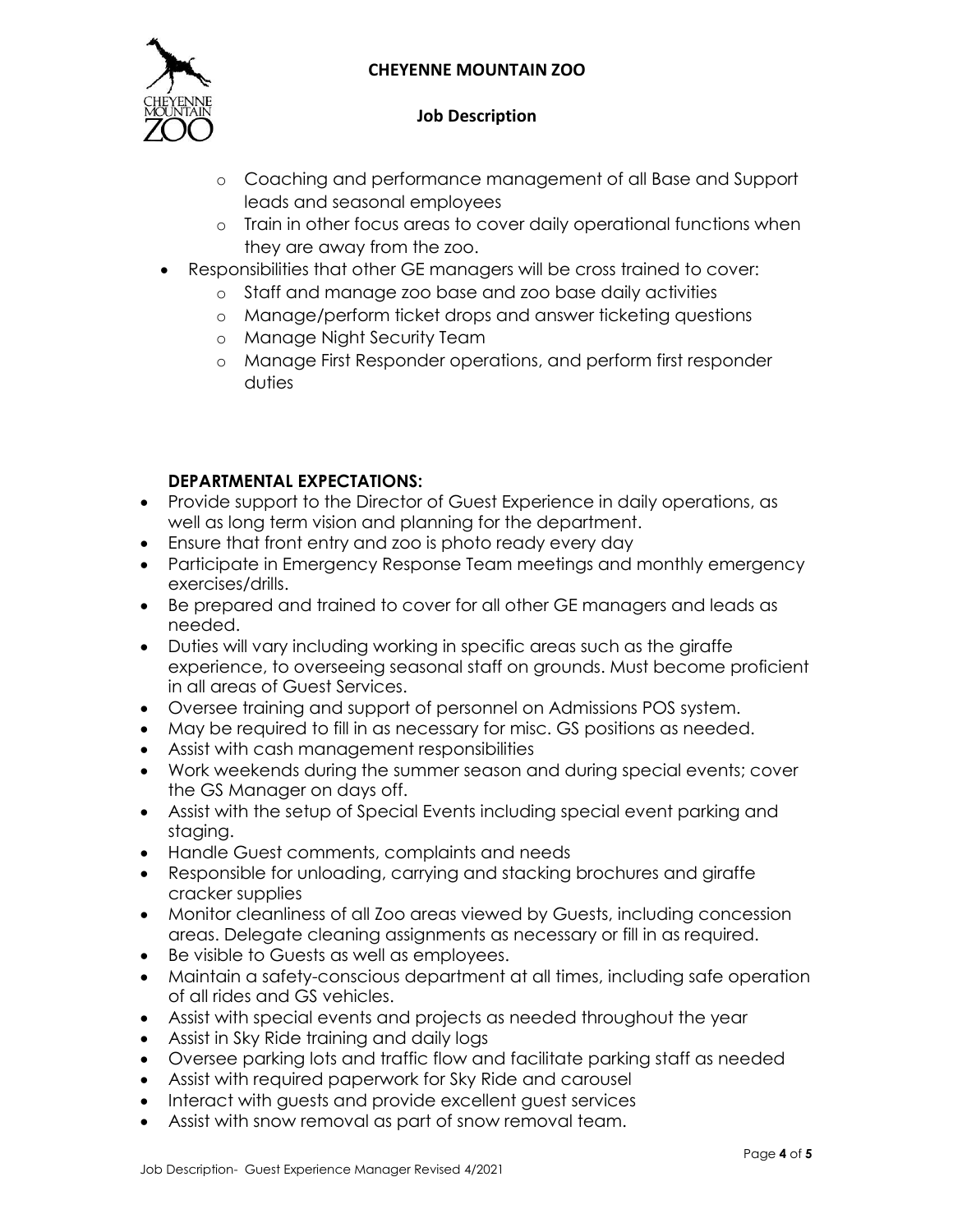

### **Job Description**

• Perform other duties as assigned

# **ORGANIZATIONAL EXPECTATIONS:**

- Ensure discretion with confidential information.
- Maintains courteous, helpful and professional behavior on the job. Will support the success of the entire team by promoting a collaborative work environment.
- Adheres to all CM Zoo Policies and Procedures, CM Zoo Safety Policies and Procedures and OSHA safety guidelines.
- Consistently contributes to problem-solving and cooperates with identified resolutions.
- Must demonstrate regular attendance and punctuality.
- Brings issues and process improvement ideas to the attention of the Supervisor.
- Maintains verbal and written skills required for the position.
- Attends meetings and participates in committees as required.
- Completes trainings as required.
- Adheres to Company Dress Code Policy. Always "Zoo Crisp!"
- Demonstrates appropriate level of time management in support of coworkers and the entire team.
- Represent the Zoo in a professional manner

# **SUPERVISORY EXPECTATIONS:**

- Provide positive leadership and be prepared to fill in at any role when necessary.
- Must maintain calm and professional demeanor.
- Exercises job-related judgment and knowledge
- Organizes and prioritizes while working with strict deadlines.
- Responsible for the assisting in the overall supervision of Guest Services Staff, including orientation, counseling, training, scheduling, disciplinary actions (with HR assistance).
- Provides guidance and regular coaching to employees.
- Assigns tasks fairly and appropriate to job responsibilities
- Required to maintain detailed supervisory notes documenting counseling and coaching interactions.
- Must address disciplinary issues in a timely manner applying Company policy.
- Ensures that performance evaluations are conducted thoroughly and in a timely manner
- Communicates goals and expectations clearly and effectively with direct reports.

#### **DEPARTMENTAL EXPECTATIONS:**

- Provide support to the Director of Guest Experience in daily operations, as well as long term vision and planning for the department.
- Guest experiences manager will be directly responsible for managing the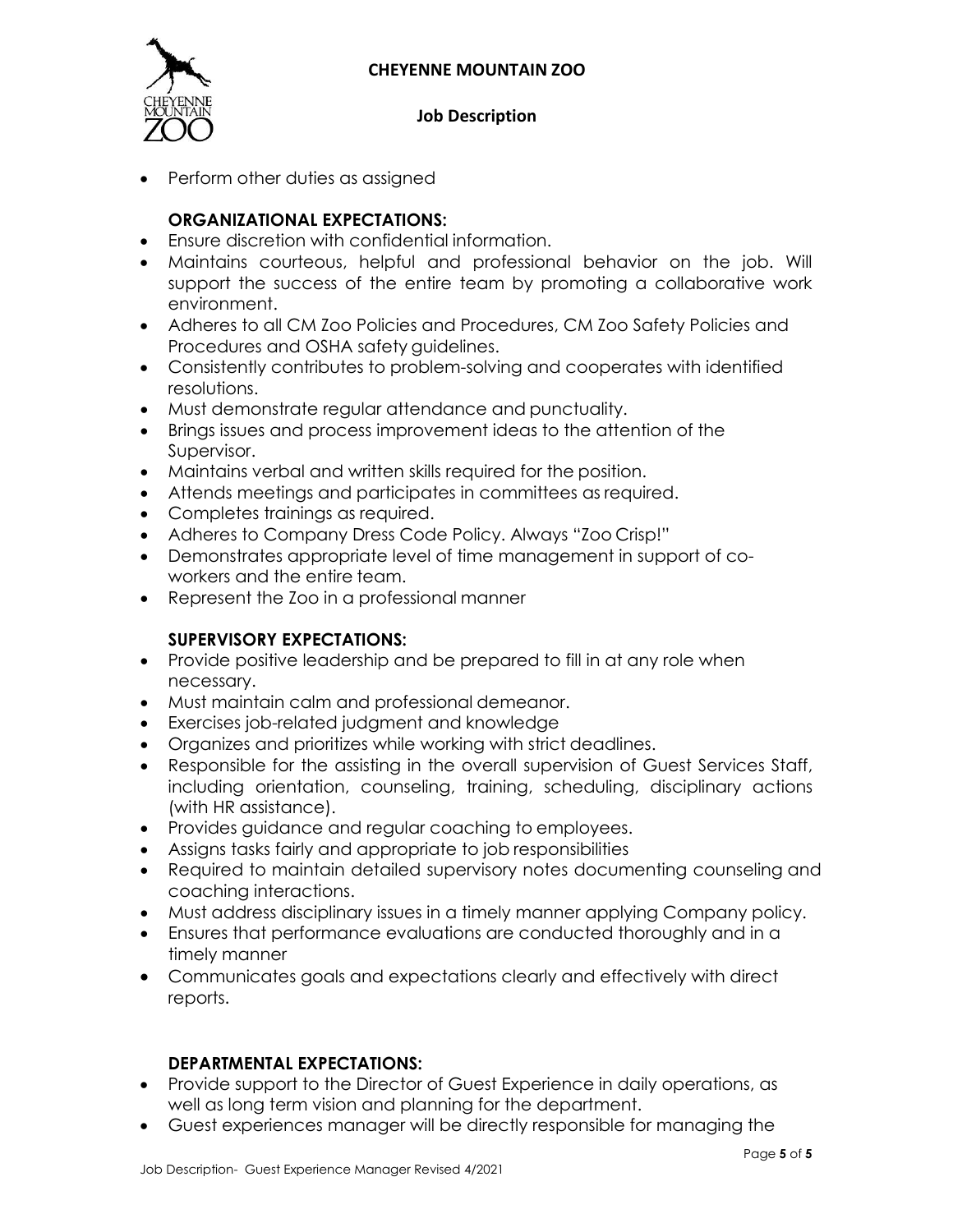

### **Job Description**

night security and the daytime first responder areas Including hiring, training, supervision, scheduling, and coordinating/performing coverage for absences.

- Conduct monthly meetings with an agenda for each of the following: all GE staff, sky ride and admissions
- Participate in Emergency Response Team meetings and monthly emergency exercises/drills.
- Duties will vary including working in specific areas such as the giraffe experience, to overseeing seasonal staff on grounds. Must become proficient in all areas of Guest Services.
- Maintain fluency with ticketing and POS to be able to provide support of personnel on Admissions POS system.
- May be required to fill in as necessary for misc. GS positions as needed.
- Assist with cash management responsibilities
- Work a non-traditional schedule including weekends and coverage during special events to cover other GS Managers on days off and maintain a minimum coverage of 2 managers or 1 manager and 1 director or VP of Operations for daytime operations and a minimum of one manager, Director, or VP of Operations for evening major or full park events.
- Assist with the setup of Special Events including special event parking and staging.
- Handle Guest comments, complaints and needs
- Responsible for unloading, carrying and stacking brochures and giraffe cracker supplies
- Monitor cleanliness of all Zoo areas viewed by Guests, including concession areas. Delegate cleaning assignments as necessary or fill in as required.
- Be visible to Guests as well as employees.
- Maintain a safety-conscious department at all times, including safe operation of all rides and GS vehicles.
- Assist with special events and projects as needed throughout the year
- Assist in Sky Ride training and daily logs
- Oversee parking lots and traffic flow and facilitate parking staff as needed
- Assist with required paperwork for Sky Ride and carousel
- Interact with guests and provide excellent guest services
- Assist with snow removal as part of snow removal team.
- Perform other duties as assigned

# **INDEPENDENT ACTION**

Must be a self-starter, take initiative, possess a high level of multi-tasking ability under high degree of pressure and be able to work with limited supervision.

# **EXTERNAL AND INTERNAL RELATIONSHIPS**

Must be a cooperative and collaborative member of the team and able to handle interruptions and requests for information and assistance from employees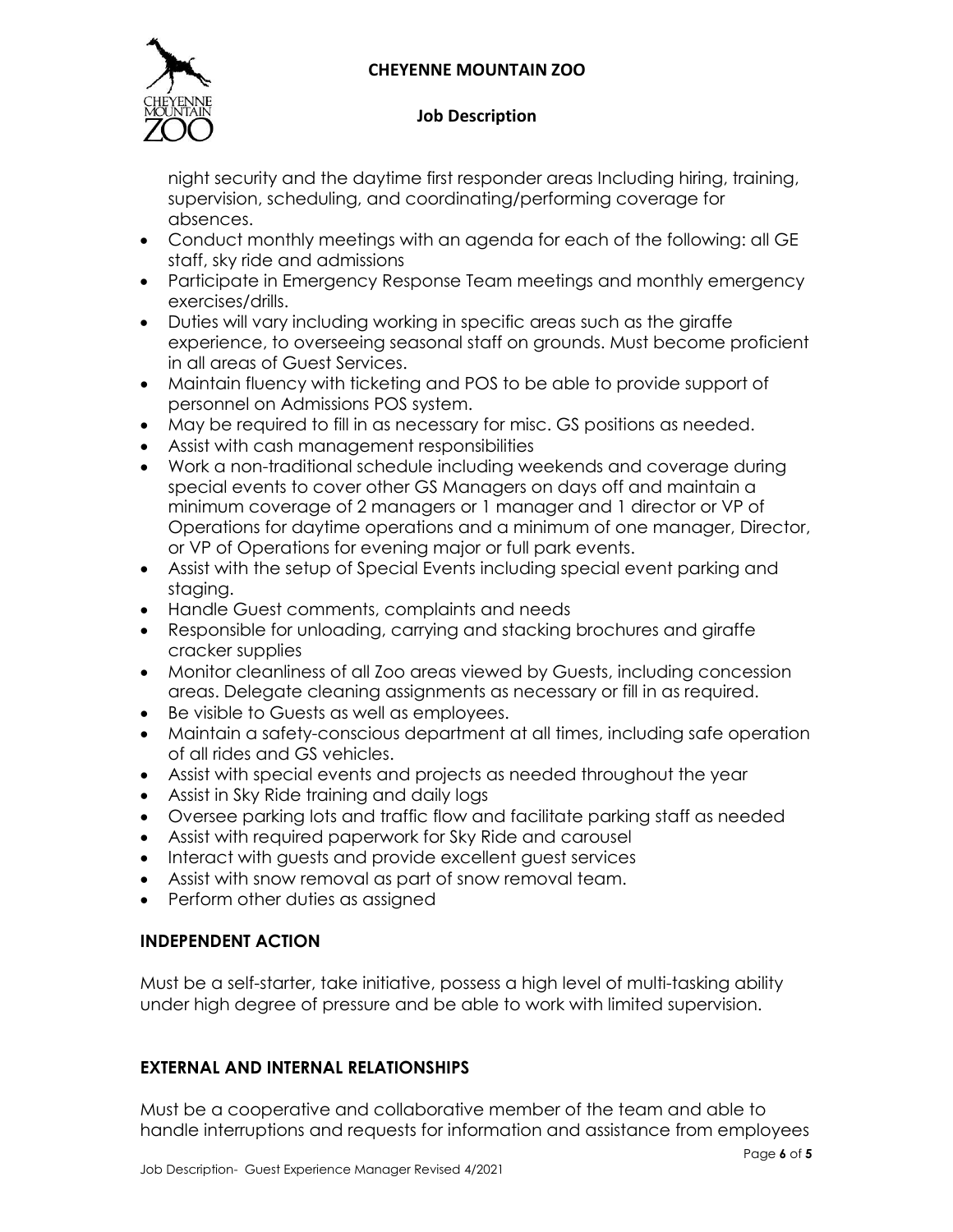

#### **Job Description**

with an attitude of good customer service. Must work effectively with external vendors.

# **ACCURACY AND EFFECTIVE TIME MANAGEMENT**

The need for timeliness for other required activities creates pressure. The ability to prioritize tasks and use time effectively is essential.

# **BENEFITS AND COMPENSATION**

This Position is a fully benefited position including group medical, dental, vision life, and disability insurance; paid holiday, vacation & sick time; retirement plan, a zoo membership; and eligibility for the bonus program. Compensation for this position will be in the range of \$50,000 annually based on qualifications and experience.

### **RESPONSIBILITY FOR CONFIDENTIAL INFORMATION**

This position handles highly sensitive information. Total confidentiality and discretion are mandatory regarding business information and other sensitive information.

# **PHYSICAL DEMANDS AND WORKING CONDITIONS:**

The physical demands and working conditions described here are representative of those that must be met by an employee to successfully perform the essential functions of the job. Reasonable accommodations may be made to enable individuals with disabilities to perform the essential functions.

- Physical Requirements While performing the duties of this job, the employee is frequently required to stand; walk; lift heavy objects; sit; use hands to handle or feel objects, tools, or controls; talk, see, hear and smell. Requires full range of body motion, manual and finger dexterity, and eye-hand coordination; requires the ability to use department equipment, to communicate effectively; The employee is occasionally required to reach and stretch with hands and arms; climb or balance; and stoop, kneel, crouch, or crawl. The employee may be required to endure extremes in temperature and may work in hazardous environments where personal protective equipment is required; requires standing, walking on a steep terrain (Zoo), sitting (possibly for long periods of time) and performing repetitive tasks (including working on the computer) for up to the entire work day; requires the ability to lift/carry up to 50 pounds using appropriate body mechanics, possibly for extended periods of time.
- Visual, Hearing and Communication Requirements Requires corrected vision and hearing within normal range, with or without reasonable accommodation. Must be able to communicate effectively in verbal and written form with all levels of personnel within and outside of the organization.